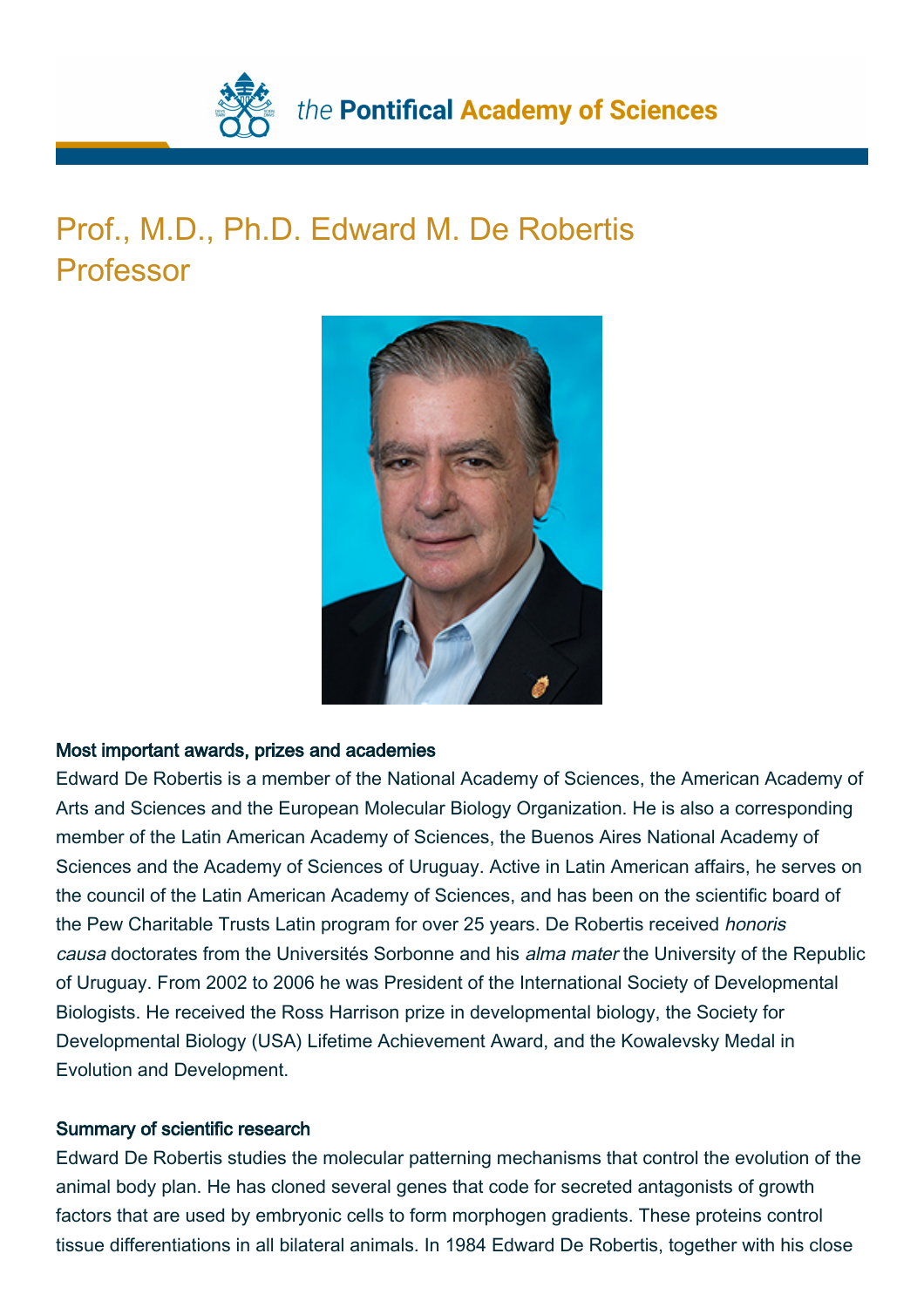colleague the late Walter Gehring, isolated the first vertebrate development-controlling gene, now called Hox-C6. Hox genes encode DNA-binding proteins that determine the differentiation of cells along the antero-posterior body axis, both in fruit flies and vertebrates. In the 1990s De Robertis carried out the systematic dissection of the molecular mechanisms that mediate embryonic induction. In 1924 Hans Spemann and Hilde Mangold had identified a region of the amphibian embryo that was able to induce the formation of Siamese twins after transplantation. De Robertis isolated genes expressed in this region. He discovered Chordin, a protein secreted by dorsal cells that binds Bone Morphogenetic Protein (BMP) growth factors, facilitating their transport to the ventral side of the embryo, where Chordin is digested by the Tolloid protease, releasing BMPs for signaling. This flow of growth factors determines dorsal (back) to ventral (belly) tissue differentiations in most bilateral animals, such as fruit flies, spiders, early chordates and mammals. However, the Chordin/Tolloid/BMP axis was inverted during evolution between invertebrates and vertebrates. The De Robertis laboratory is currently investigating the regulation of the Wnt signaling pathway by pinocytosis, multivesicular endosomes and lysosomes, and its integration with embryonic patterning. In sum, De Robertis has been a pioneer in the remarkable current realization that the molecular mechanisms of antero-posterior and dorsal-ventral patterning are common to all animal embryos. These discoveries were foundational for the young scientific discipline of Evolution and Development, commonly known as Evo-Devo. The use of conserved gene networks during development has channeled the outcomes of evolution by Natural Selection arising from Urbilateria, the last common ancestor of vertebrates and invertebrates.

## Main publications

De Robertis, E.M. and Gurdon, J.B. (1977), Gene Activation in somatic nuclei after injection into amphibian oocytes, Proc. Natl. Acad. Sci. USA 74, 2470-74; De Robertis, E.M. and Mertz, J.E. (1977). Coupled transcription-translation of DNA injected into Xenopus oocytes, Cell 12, 175-82; Carrasco, A.E., McGinnis, W., Gehring, W.J. and De Robertis, E.M. (1984). Cloning of a Xenopus laevis gene expressed during early embryogenesis that codes for a peptide region homologous to Drosophila homeotic genes: implications for vertebrate development, Cell 37, 409-14; Cho, K.W.Y, Blumberg, B., Steinbeisser, H. and De Robertis, E.M. (1991), Molecular Nature of Spemann's Organizer: the Role of the Xenopus Homeobox Gene goosecoid, Cell 67, 1111-20; Sasai, Y., Lu, B., Steinbeisser, H., Geissert, D., Gont, L.K. and De Robertis, E.M. (1994), Xenopus chordin: a novel dorsalizing factor activated by organizer-specific homeobox genes, Cell 79, 779-90; Piccolo, S., Sasai, Y., Lu, B. and De Robertis, E.M. (1996), Dorsoventral patterning in Xenopus: Inhibition of ventral signals by direct binding of Chordin to BMP-4, Cell 86, 589-98; De Robertis, E.M. and Sasai, Y. (1996), A common plan for dorso-ventral patterning in Bilateria, Nature 380, 37-40; Bouwmeester, T., Kim, S.H., Sasai, Y., Lu, B. and De Robertis, E.M. (1996), Cerberus, a headinducing secreted factor expressed in the anterior endoderm of Spemann's Organizer, Nature 382, 595-601; Leyns, L., Bouwmeester, T., Kim, S.H., Piccolo, S. and De Robertis, E.M. (1997), Frzb-1 is a secreted antagonist of Wnt signaling expressed in the Spemann organizer, Cell 88, 747-56; Piccolo, S., Agius, E., Lu, B., Goodman, S., Dale, L. and De Robertis, E.M. (1997), Cleavage of